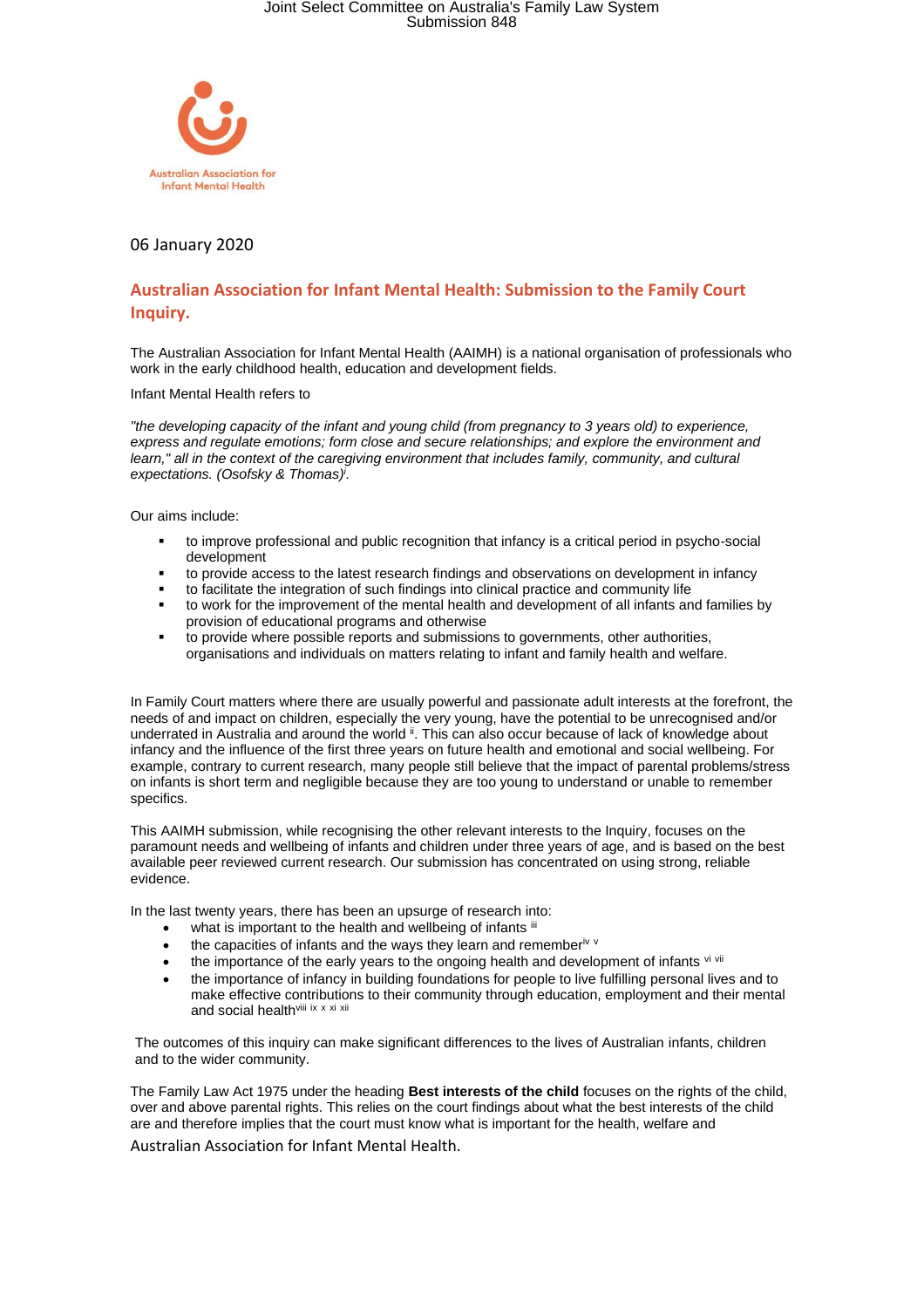development of children. As the best interests of the child vary according to age, experience and circumstances, this should not be pre-judged but assessed in each case. Infants, who are the most vulnerable, deserve particular attention. The other major consideration is the need for the Family Court to make judgements which promote the best possible chance of a parent being able to provide what the infant needs now and in the future. Assessing each child and family is crucial to safe and positive outcomes from court procedures.

The Family Court should have access to high quality research-based information on the factors which support children's early development, in addition to expert assessment of each child's situation, to give the best chance for children's best interests to be implemented.

#### **Recommendations:**

1. **AAIMH wholeheartedly supports giving the best interests of the child priority over all other considerations in Family Court hearings involving children, and we recommend that the best interests of children under the age of three be given special consideration in view of their vulnerability and the risks of unfavourable outcomes to their current and future health and wellbeing**.

This means it is vitally important that judges understand what is in the best interests of the child in handing down decisions. As childhood and infancy are areas where everyone has some prior knowledge and opinions, it is important the Court have available properly informed guidance about the health and wellbeing of the infant. (See recommendations 3 and 4.)

Disturbances in caregiver–infant interaction are particularly important to infant mental health. Developmental studies have consistently shown the importance of the caregivers' attentive regulation of infant stress for the infant's adequate health and developmentxiii. Protection of infants from stress due to separation or relationship trauma benefits the child and also the community in mental health, educational achievement, employment and law-abiding lifestyle, (Lyons-Ruth et al 2017)<sup>xiv</sup> (McIntosh, Smyth et al (2010) ), have detailed the lower developmental outcomes of children faced with the conflictual post separation parenting.xv

**2. a) That the Family Court change its operating paradigm from an Adversarial to Inquisitorial process. Adversarial processes in human relationship matters inherently polarise positions and thus heighten emotions, making conflict more likely.** 

**b) Inquisitorial processes encourage judges to develop knowledge and experience about the best interests of children, rather than act only as a neutral arbitrator of any information presented. xvi**

The Family Court has acknowledged difficulties of an adversarial process in relation to children. The Less Adversarial Trial Handbook (Family Court of Australia, 2009) gives the judge over-riding control and requires that judges consider 'what they think is in the best interests of the child, not just adjudicate". Initiatives reported by McIntosh et al. <sup>xvii</sup>about the "less adversarial initiatives of the Family Court of Australia" one example of projects to try movement in that direction. Other authors make comparison and comments that the Court being able to take more control of the inquiry process, results in shorter, less acrimonious, more satisfying outcomes for children, and others in matter where parties are in close relationships.<sup>xviii</sup> xix xx

**3. Every Family Court hearing involving infants and very young children be guided by an assessment from a professional who is qualified and experienced in infant mental health. Such skills are specialized and cannot be assumed in any particular profession or discipline.** 

*The Family Court Practice and Procedure: The Right of the Child to be heard* (2010) states that if the care, welfare and development of a child is relevant to proceedings under the Family Law Act, the court may direct a family and child counsellor or welfare officer to prepare a family report on such matters as the court thinks desirable. These reports are used in a majority of cases and are 'very influential', so in the case of infants and young children appropriate knowledge and training is crucial for reporting and giving expert advice to the court.

Knowledge, particularly about **<u>infants</u>** and their emotional and neurobiological development, comes from<br>current emerging research. No particular type of professional undergraduate training in Australia provides current emerging research. No particular type of professional undergraduate training in Australia provides the up to date knowledge and skills required; it is gained by participation in post graduate and continuing professional development training, accreditation programs and workshops. The professional assessing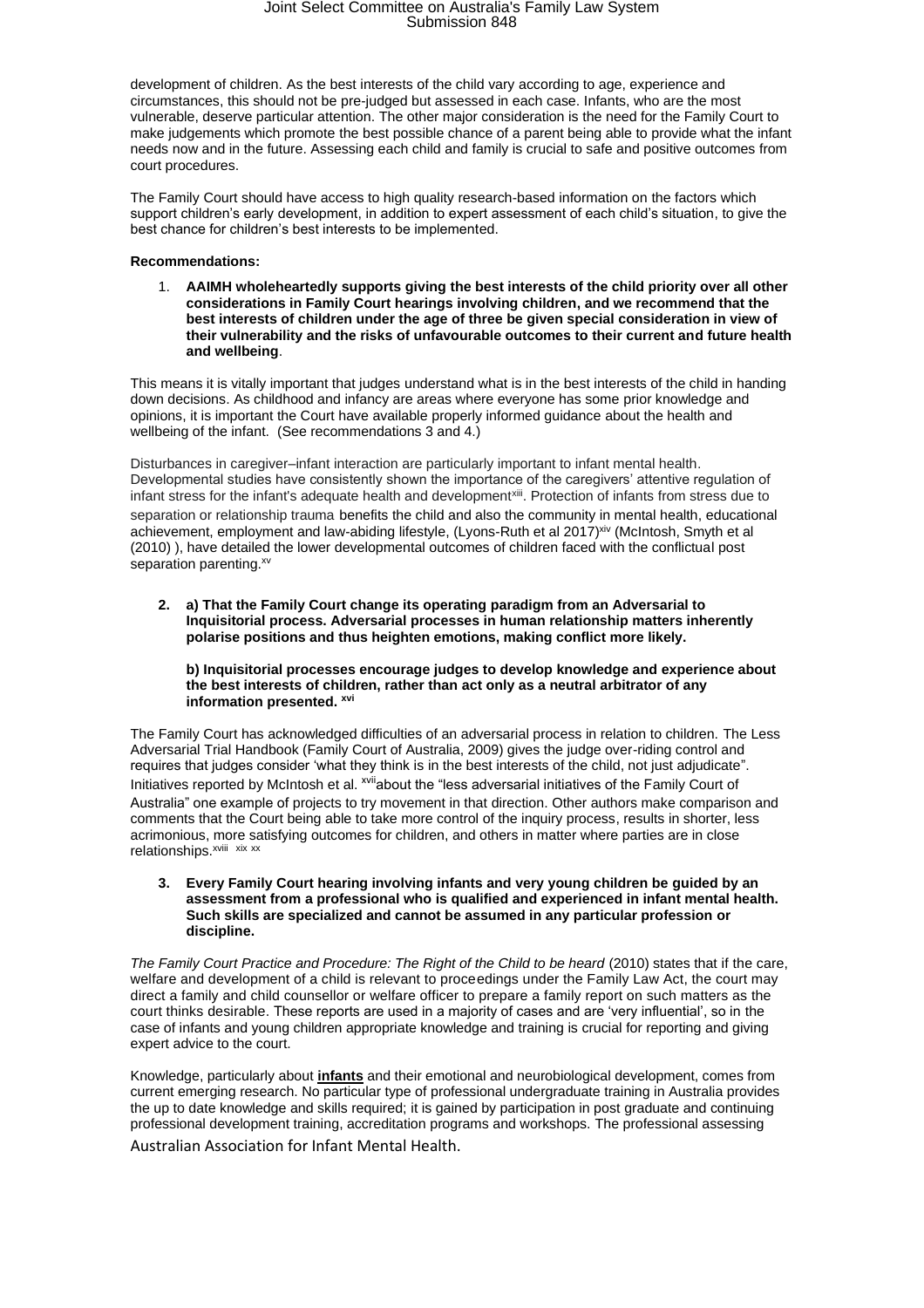infant needs must know about the attachments of an infant to it's caregivers, the adequacy of parent-child interaction and relationships, the subtle signs of infant stress, have knowledge of normal infancy and early childhood development, and the effects on later wellbeing, alongside having the demonstrated capacity to articulate that information together with knowledge of adult mental disturbance.

*The Australian Standards of Practice for Family Assessments and Reporting 2015*<sup>xxi</sup> is acknowledged, but it does not specifically address **infants.** AAIMH asks the Family Court to require professionals undertaking the work of advising the court, when assessing **infants** with their caregivers, have demonstrated particular skills and knowledge for this age group. It is unethical for professionals to subject Infants and their caregivers to assessments when they are not deemed professionally competent in this area.

AAIMH (WA Branch), supported by funding from the WA Mental Health Commission has adapted for West Australia a set of *Competency Guidelines Endorsement for Culturally- Sensitive, Relationship-Focused Practice Promoting Infant Mental Health®* xxii (adapted from the Michigan Association for Infant Mental Health Competency Guidelines Endorsement for Culturally Sensitive, Relationship-Focused Practice Promoting Infant Mental Health ® and used throughout USA & in Ireland). It contains details for competency development and assessment through four levels of qualification and experience and is applicable across disciplines and settings. AAIMH intends that this framework be made available across Australia. AAIMH suggests the Family Court use it as a foundation for settings standards for competency for it's use.

#### **4. The Family Court judiciary are asked to ensure they gain a basic understanding of the importance of decision making appropriate for infants and very young children and why this age group is different even from children 3 years and older.**

*The Family Court Practice and Procedure: The Right of the Child to be heard* (2010) recommends that The Family Court should consider implementing a training program for judges and, with State and Territory agreement, magistrates exercising federal family jurisdiction on more inquisitorial approaches to determining the best interests of the child. AAIMH strongly supports that recommendation, and that such training be on the latest knowledge of infancy, the impact of environment and type of caring relationships. Good infant mental health and wellbeing is the prevention of later social, mental health, educational, economic and justice problems in adolescents and adults.

#### **5. In cases of Family Violence infants and children should be protected from further trauma by ensuring that their exposure to violence does not continue. Stress from ongoing conflict experienced by a parent is likely to project onto the infant and therefore any caregiving parent should be protected from further violence and conflict also.**

*AAIMH Position Statement on Family Violence* xxiii states that "Infancy, more than any other developmental period, is a time of heightened vulnerability to disruptions in attachment relationships. Ongoing exposure to adult conflict or harassment can place stress on parents which can lead to reduced reciprocity in the attachment relationship with the infant, and therefore disorders in infancy compromising future development. <sup>xxiv</sup> As noted in the World Health Organization's [\(2016\)](https://onlinelibrary.wiley.com/doi/full/10.1002/imhj.21674#imhj21674-bib-0050) global plan of action on violence and INSPIRE publication, threats to children's well‐being can have enduring developmental consequences across multiple domains of functioning, leading to long-term economic and public health impacts." (Lyons-Ruth et al see endnote xiv)

#### **6. In cases of family violence where the Court orders therapy or parenting training for the perpetrator, clear evidence of change of behaviour rather than just completing a course should be required.**

While some programs for change show promise, there is a high rate of continued family violence after attending these programs.<sup>xxv</sup> xxv<sup>*xxvi*</sup> Information about perpetrator behaviour long-term should be taken from multiple sources. These programs in themselves may provide some monitoring and linking to resources while they are being attended. Programs for victims show more promise than those for perpetrators. More work is clearly needed in this area before relying on them as a safe pathway for families with infants.

**7. Infants and very young children who have had majority overnight care from one parent should not be separated from that parent overnight except where there is no other option. Daytime separations from the primary care giver should be limited to what the infant can tolerate.**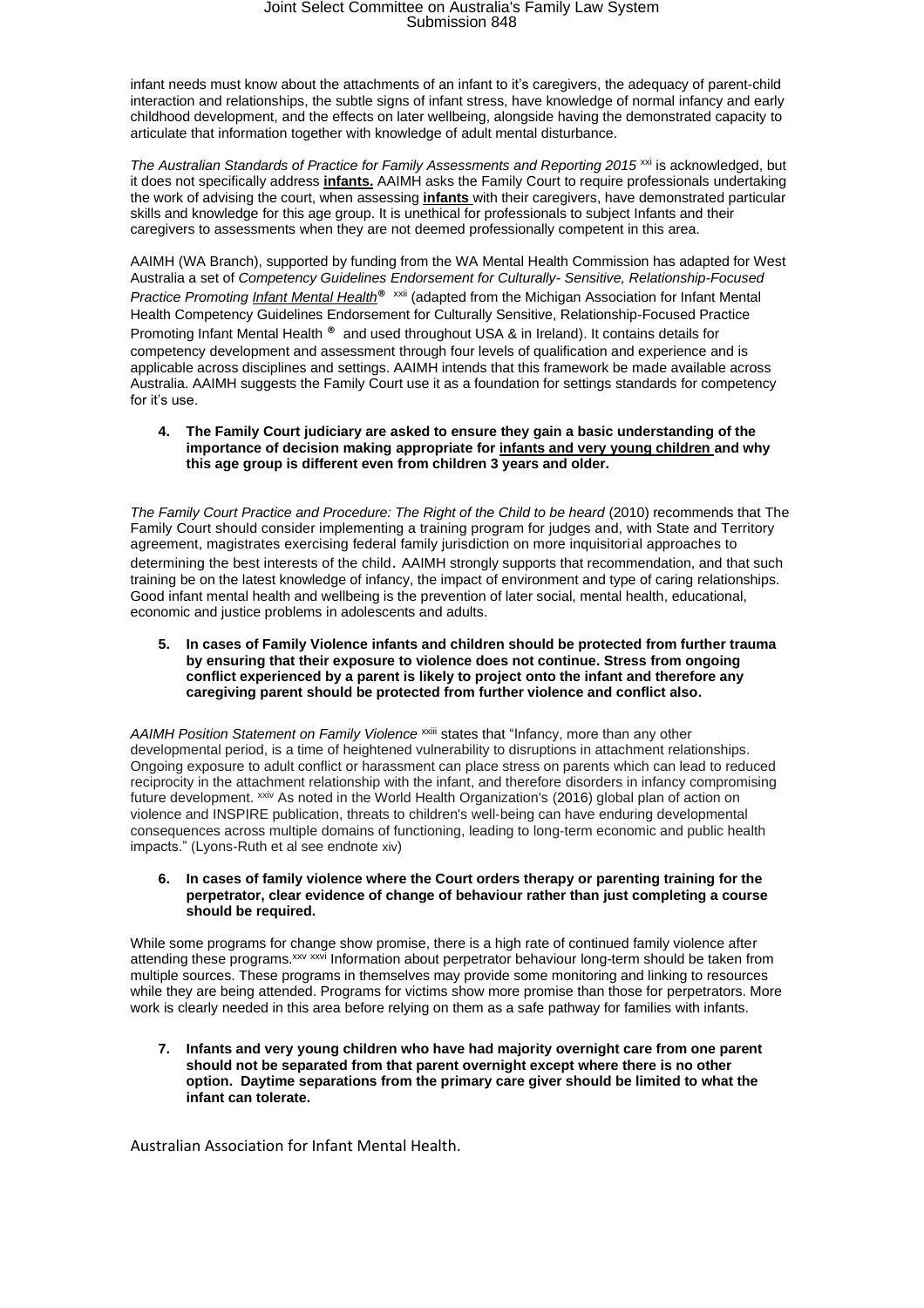As detailed in the AAIMH Position paper on *Infants and Overnight Care – post separation and divorce* xxvii there are significant developmental aspects that may make overnight care away from a primary caregiver difficult for infants and young children. When considering separating an infant or young child from their main caregiver overnight, important factors that impact on infant development need to be considered. These factors include secure attachment, breastfeeding and stress.

Infants under the age of eighteen months or so need consistent, responsive parenting and a predictable environment especially at night, i.e., sleep in the same place with the same carer. Where overnight care has in the past been equally shared, and where the surrounding environment can be similar, and where the infant perceives both parents as supportive, the infant may be able to cope with some overnight care in a different home. However, for infant and caregivers, perception of the environment, previous experience of stress and temperament can all affect this and the infant's response needs sophisticated assessment. It is AAIMH's position that **infants** have a right to be heard. As with grandparents and other close carers, a warm relationship can be built without overnight care, until the child is able to cope with it.

It is understood, from communication with Infant specialists who have been contracted by the Family Court, that in some cases where the relationship between parents is conflictual and a parent does not have sufficient parenting knowledge and experience, that "therapeutic reunification" is being used (parent infant/child interaction monitored and coached by a clinician). This idea is supported by AAIMH.

#### **8. Finally, we recommend that the Joint Committee appoint an advisor with expertise in infant mental health to their panel in order to help assess submissions related to infants and young children.**

We refer you also to the previously mentioned Position Statements on *Infants and Overnight Care* and *Infants and Family Violence* on our website [www.aaimh.org.au](http://www.aaimh.org.au/) and would welcome the opportunity to provide further information on any of the above issues.

Yours sincerely

C. Gally McKenzie National Chairperson Australian Association for Infant Mental Health

And the AAIMH National Committee [www.aaimh.org.au](http://www.aaimh.org.au/)

06 January 2020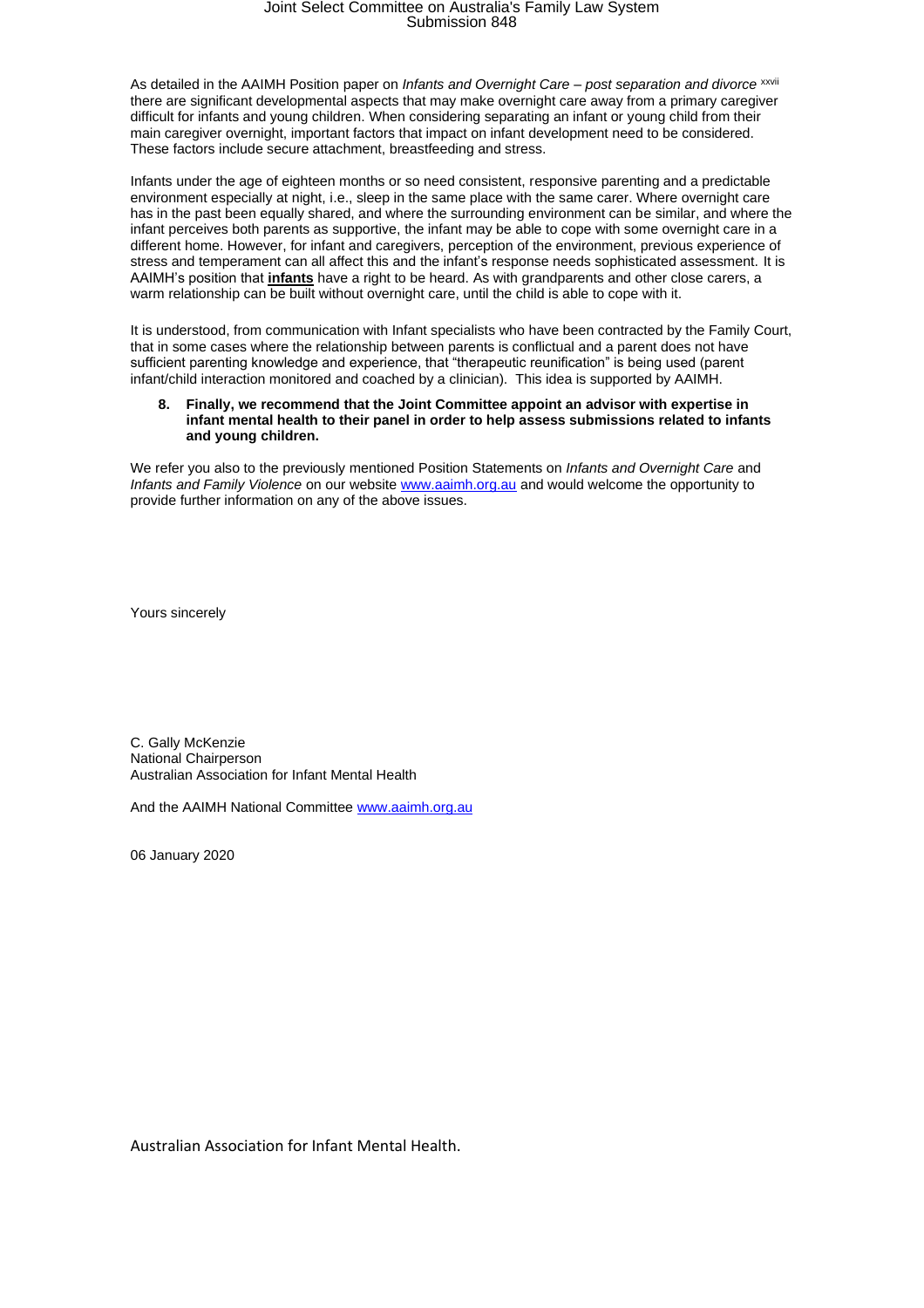#### REFERENCES

<sup>i</sup> Osofsky, J. D., Thomas*,* K., (*2012).* What Is Infant Mental Health? *Zero to Three* (J), v33 n2 p9 Nov.

ii WAIMH Position Paper on the Rights of Infants. [https://perspectives.waimh.org/wp](https://perspectives.waimh.org/wp-content/uploads/sites/9/2017/05/PositionPaperRightsInfants_-May_13_2016_1-2_Perspectives_IMH_corr.pdf)[content/uploads/sites/9/2017/05/PositionPaperRightsInfants\\_-May\\_13\\_2016\\_1-](https://perspectives.waimh.org/wp-content/uploads/sites/9/2017/05/PositionPaperRightsInfants_-May_13_2016_1-2_Perspectives_IMH_corr.pdf) [2\\_Perspectives\\_IMH\\_corr.pdf](https://perspectives.waimh.org/wp-content/uploads/sites/9/2017/05/PositionPaperRightsInfants_-May_13_2016_1-2_Perspectives_IMH_corr.pdf)

iiiCentre for Community Child Health. *The First Thousand Days – an Evidence Paper*. Sept 2017. Victoria Aust. <https://www.eciavic.org.au/documents/item/1404>-

**iv**[Rovee-Collier,](https://www.ncbi.nlm.nih.gov/pubmed/?term=Rovee-Collier%20C%5BAuthor%5D&cauthor=true&cauthor_uid=9243961) C., (1997). Dissociations in infant memory: rethinking the development of implicit and explicit memory. *[Psychol Rev.](https://www.ncbi.nlm.nih.gov/pubmed/9243961)* Jul; 104(3): 467-98.

<sup>v</sup> [Finn,](https://www.ncbi.nlm.nih.gov/pubmed/?term=Finn%20AS%5BAuthor%5D&cauthor=true&cauthor_uid=26560675) A.S., [Kalra,](https://www.ncbi.nlm.nih.gov/pubmed/?term=Kalra%20PB%5BAuthor%5D&cauthor=true&cauthor_uid=26560675) P.B., [Goetz,](https://www.ncbi.nlm.nih.gov/pubmed/?term=Goetz%20C%5BAuthor%5D&cauthor=true&cauthor_uid=26560675) C., [Leonard,](https://www.ncbi.nlm.nih.gov/pubmed/?term=Leonard%20JA%5BAuthor%5D&cauthor=true&cauthor_uid=26560675) J.A,[, Sheridan, M.A.](https://www.ncbi.nlm.nih.gov/pubmed/?term=Sheridan%20MA%5BAuthor%5D&cauthor=true&cauthor_uid=26560675), [Gabrieli,](https://www.ncbi.nlm.nih.gov/pubmed/?term=Gabrieli%20JD%5BAuthor%5D&cauthor=true&cauthor_uid=26560675) J.D., (2016). Developmental dissociation between the maturation of procedural memory and declarative memory. *J Exp Child Psychol* Feb; 142:212-20.

vi Australian Early Development Census - [https://www.aedc.gov.au/parents/the-importance-of-early](https://www.aedc.gov.au/parents/the-importance-of-early-childhood-development)[childhood-development](https://www.aedc.gov.au/parents/the-importance-of-early-childhood-development)

vii Nurturing care for early childhood development: a framework for helping children survive and thrive to transform health and human potential. [https://www.who.int/maternal\\_child\\_adolescent/documents/nurturing-care-early-childhood-development/en/](https://www.who.int/maternal_child_adolescent/documents/nurturing-care-early-childhood-development/en/)

viiiLyons-Ruth, K., Todd Manly, J., von Klitzing, K., Tamminen, T.T., Emde, R., Fitzgerald, H., Paul, C., Keren, M., Berg, A., Foley, M. & Watanabe, H. (2017). The worldwide burden of infant mental and emotional disorder: report of the task force of the world association for infant mental health (2017). *Infant Mental Health Journal*, *38* (6), 695 – 705.

ix AIFS Intergenerational Transmission Bibliography [https://aifs.gov.au/cfca/bibliography/intergenerational](https://aifs.gov.au/cfca/bibliography/intergenerational-transmission-abuse-and-neglect)[transmission-abuse-and-neglect](https://aifs.gov.au/cfca/bibliography/intergenerational-transmission-abuse-and-neglect)

<sup>x</sup> a) Perry, B., (1998). Homeostasis, stress, trauma and adaptation: A neurodevelopmental view of childhood trauma. *Child and Adolescent Psychiatric Clinics of North America7*:1, 33-51

b) Perry, B., Pollard, R.A., Blaicley, T.L., Baker, W.L., Vigilante, D. (1995). Childhood Trauma, the neurobiology of adaptation, and 'use-dependent' development of the brain: how 'States' become 'Traits'. *Infant Mental Health Journal* 16:4, 271-291.

xi Schore, A.N., (2015), *Affect Regulation and the Origin of the Self: The Neurobiology of Emotional Development.* New York: Routledge.

xii Fox, N, Shonkoff, J., (2011*). How persistent fear and anxiety can affect young children's learning, behaviour and health*. Early Childhood Matters. Bernard van Leer Foundation.

xiii National Early Years Summit (2020).<https://early-years.com.au/blog/parental-mental-health>

xiv Lyons-Ruth, K., Todd Manly, J., von Klitzing, K., Tamminen, TT., Emde, R., Fitzgerald, H., Paul, C., Keren, M., Berg, A., Foley, M. & Watanabe, H. (2017). The worldwide burden of infant mental and emotional disorder: report of the task force of the world association for infant mental health (2017). *Infant Mental Health Journal*, *38* (6), 695 – 705.

xv a) McIntosh. J.E., Smyth, B., Kelaher, M. Wells, Y. & Long C. (2010). Post Separation Parenting Arrangements for Developmental Outcomes for Infants and Children*. Collected Reports* Australian Government Attorney General's Department.

b) McIntosh, J.E., Smyth, B., Kelaher, M., Wells, Y. & Long, C. (2011). Post-separation Parenting arrangements. Patterns and developmental outcomes: Studies of two risk groups. *Australian Institute of Family Studies. Family Matters. No 86.*

<sup>xvi</sup> Family Court practice and procedure: the right of the child to be heard [https://www.alrc.gov.au/publication/seen-and-heard-priority-for-children-in-the-legal-process-alrc-report-](https://www.alrc.gov.au/publication/seen-and-heard-priority-for-children-in-the-legal-process-alrc-report-84/16-childrens-involvement-in-family-law-proceedings/family-court-practice-and-procedure-the-right-of-the-child-to-be-heard/)[84/16-childrens-involvement-in-family-law-proceedings/family-court-practice-and-procedure-the-right-of](https://www.alrc.gov.au/publication/seen-and-heard-priority-for-children-in-the-legal-process-alrc-report-84/16-childrens-involvement-in-family-law-proceedings/family-court-practice-and-procedure-the-right-of-the-child-to-be-heard/)[the-child-to-be-heard/](https://www.alrc.gov.au/publication/seen-and-heard-priority-for-children-in-the-legal-process-alrc-report-84/16-childrens-involvement-in-family-law-proceedings/family-court-practice-and-procedure-the-right-of-the-child-to-be-heard/)